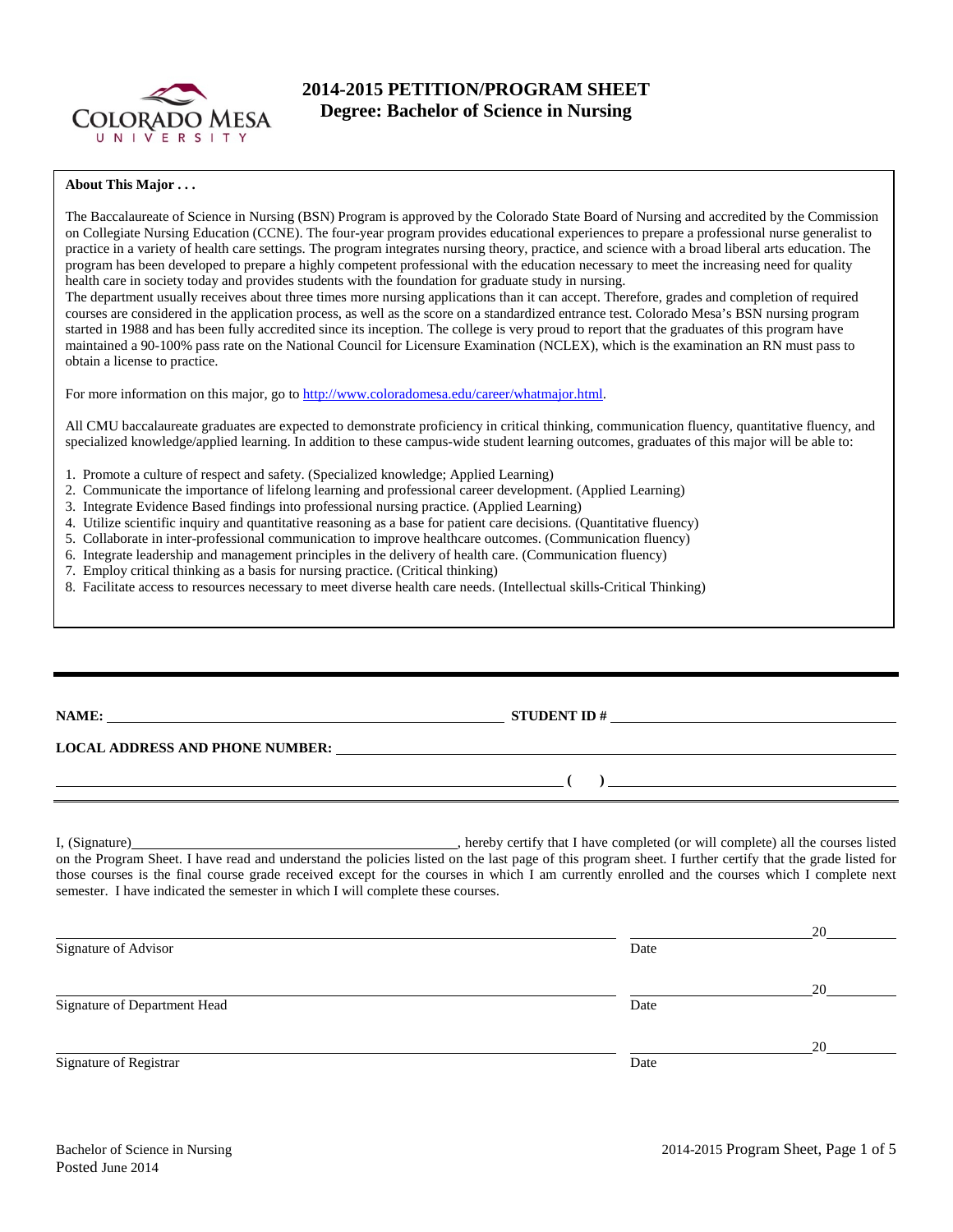# **Students should work closely with a faculty advisor when selecting and scheduling courses prior to registration.**<br>
Degree Requirements: <br>
Course No Title

Degree Requirements:

- <sup>126</sup> semester hours total (Students must complete a minimum of 30 of the last 60 hours of credit at CMU, with at least 15 semester hours in major discipline courses numbered 300 or higher).
- 40 upper division credits (A minimum of 15 taken at the 300-400 course levels within the major at CMU).2.00 cumulative GPA or higher in all CMU coursework
- 2.00 GPA or higher in general education, prerequisites, and coursework toward the major content area.
- Pre-collegiate courses (usually numbered below 100) cannot be used for graduation.
- When filling out the program sheet a course can be used only once.
- A student must follow the CMU graduation requirements either from 1) the program sheet for the major in effect at the time the student officially declares a major; or 2) a program sheet for the major approved for a year subsequent to the year during which the student officially declares the major and is approved for the student by the department head. Because a program may have requirements specific to the degree, the student should check with the faculty advisor for additional criteria. It is the student's responsibility to be aware of, and follow, all requirements for the degree being pursued. Any exceptions or substitutions must be approved by the student's faculty advisor and Department Head.
- See the "Undergraduate Graduation Requirements" in the catalog for additional graduation information.

**GENERAL EDUCATION REQUIREMENTS** (31 semester hours) See the current catalog for a list of courses that fulfill the requirements below. If a course is on the general education list of options and a requirement for your major, you must use it to fulfill the major requirement and make a different selection within the general education requirement.

| Course No Title                                                                                                                                                                                                                      |      |  | Sem.hrs Grade Term/Trns |  |  |  |  |
|--------------------------------------------------------------------------------------------------------------------------------------------------------------------------------------------------------------------------------------|------|--|-------------------------|--|--|--|--|
| <b>English</b> (6 semester hours, must receive a grade of "C" or better and<br>must be completed by the time the student has 60 semester hours.)                                                                                     |      |  |                         |  |  |  |  |
| ENGL 111 English Composition                                                                                                                                                                                                         | 3    |  |                         |  |  |  |  |
| ENGL 112 English Composition                                                                                                                                                                                                         | 3    |  |                         |  |  |  |  |
| Math: (3 semester hours, must receive a grade of "C" or better, must be<br>completed by the time the student has 60 semester hours.)                                                                                                 |      |  |                         |  |  |  |  |
| MATH 113 College Algebra                                                                                                                                                                                                             | $4*$ |  |                         |  |  |  |  |
| *3 credits apply to the General Ed requirements and 1 credit applies to<br>elective credit                                                                                                                                           |      |  |                         |  |  |  |  |
| <b>Humanities</b> (3 semester hours)                                                                                                                                                                                                 |      |  |                         |  |  |  |  |
| <b>Social and Behavioral Sciences (6 semester hours)</b><br>PSYC 150 General Psychology<br>PSYC 233 Human Growth & Development 3<br>(PSYC 150 and PSYC 233 are also program requirements)                                            | 3    |  |                         |  |  |  |  |
| Natural Sciences (7 semester hours, one course must include a lab)                                                                                                                                                                   |      |  |                         |  |  |  |  |
| <u> 1989 - Johann John Harry Harry Harry Harry Harry Harry Harry Harry Harry Harry Harry Harry Harry Harry Harry Harry Harry Harry Harry Harry Harry Harry Harry Harry Harry Harry Harry Harry Harry Harry Harry Harry Harry Har</u> |      |  |                         |  |  |  |  |
|                                                                                                                                                                                                                                      |      |  |                         |  |  |  |  |
|                                                                                                                                                                                                                                      |      |  |                         |  |  |  |  |
| <b>Fine Arts</b> (3 semester hours)                                                                                                                                                                                                  |      |  |                         |  |  |  |  |
| <b>History</b> (3 semester hours)<br><b>HIST</b>                                                                                                                                                                                     |      |  |                         |  |  |  |  |
|                                                                                                                                                                                                                                      |      |  |                         |  |  |  |  |

#### Sem.hrs Grade Term/Trns **OTHER LOWER DIVISION REQUIREMENTS** (6 semester hours)

|        | <b>Kinesiology</b> (3 semester hours)     |  |  |
|--------|-------------------------------------------|--|--|
|        | KINE 100 Health and Wellness              |  |  |
| KINA 1 |                                           |  |  |
| KINA 1 |                                           |  |  |
|        | <b>Applied Studies</b> (3 semester hours) |  |  |
|        |                                           |  |  |

#### **FOUNDATION COURSES** (15 semester hours)

| <b>BIOL 209</b>  | Human Anatomy and                    |   |  |
|------------------|--------------------------------------|---|--|
|                  | Physiology I                         | 3 |  |
| <b>BIOL 209L</b> | Human Anatomy and                    |   |  |
|                  | Physiology I Lab                     |   |  |
| <b>BIOL 210</b>  | Human Anatomy and                    |   |  |
|                  | Physiology II                        | 3 |  |
| <b>BIOL 210L</b> | Human Anatomy and                    |   |  |
|                  | Physiology II Lab                    |   |  |
| <b>BIOL 241</b>  | Pathophysiology                      | 4 |  |
| <b>STAT 200</b>  | Probability and Statistics           | 3 |  |
|                  |                                      |   |  |
|                  | <b>ELECTIVES</b> (4 semester hours): |   |  |

#### **ELECTIVES (4 semester hours):**

| *MATH 113 College Algebra |  |  |
|---------------------------|--|--|
|                           |  |  |

### **NURSING MAJOR REQUIREMENTS**

|                  | (68 semester hours) Must pass all courses with a grade of "C" or higher. |                |                                                 |
|------------------|--------------------------------------------------------------------------|----------------|-------------------------------------------------|
| <b>NURS 201</b>  | <b>Fundamentals of Nursing</b>                                           | 4              |                                                 |
| <b>NURS 201L</b> | Fundamentals of Nursing Lab                                              | 3              |                                                 |
| <b>NURS 202</b>  | <b>Health Assessment/Promotion</b>                                       | 3              |                                                 |
| <b>NURS 202L</b> | <b>Health Assessment/Promotion</b>                                       |                |                                                 |
|                  | Lab                                                                      | 1              |                                                 |
| <b>NURS 203</b>  | Pharmacology I                                                           | $\overline{2}$ |                                                 |
| <b>NURS 204</b>  | Nursing Theory/Foundations                                               | 1              |                                                 |
| <b>NURS 301</b>  | Medical/Surgical Process                                                 | 4              |                                                 |
| <b>NURS 301L</b> | Medical/Surgical Process Lab                                             | 4              |                                                 |
| <b>NURS 302</b>  | <b>Family Nursing Through</b>                                            |                |                                                 |
|                  | the Lifespan                                                             | 3              |                                                 |
| <b>NURS 303</b>  | Professional Development                                                 | $\overline{2}$ |                                                 |
| <b>NURS 304</b>  | Pharmacology II                                                          | $\overline{2}$ |                                                 |
| <b>NURS 313</b>  | Mental Health                                                            | 3              |                                                 |
| NURS 313L        | Mental Health Lab                                                        | $\overline{c}$ |                                                 |
| <b>NURS 314</b>  | The Childbearing Family                                                  | 3              | $\overline{a}$ . The contract of $\overline{a}$ |
| <b>NURS 314L</b> | The Childbearing Family Lab                                              | $\overline{2}$ |                                                 |
| <b>NURS 315</b>  | Pediatrics                                                               | $\overline{2}$ |                                                 |
| <b>NURS 315L</b> | Pediatrics Lab                                                           | 1              |                                                 |
| <b>NURS 403</b>  | <b>Population Health Nursing</b>                                         | $\overline{2}$ |                                                 |
| <b>NURS 403L</b> | <b>Population Health Nursing</b>                                         |                |                                                 |
|                  | Lab                                                                      | 1              |                                                 |
| <b>NURS 413</b>  | <b>Community Health</b>                                                  |                |                                                 |
|                  | Microsystems                                                             | 2              |                                                 |
| <b>NURS 413L</b> | <b>Community Health</b>                                                  |                |                                                 |
|                  | Microsystems Lab                                                         | 1              |                                                 |
| <b>NURS 406</b>  | <b>Advanced Medical/Surgical</b>                                         | 3              |                                                 |
| <b>NURS 406L</b> | <b>Advanced Medical/Surgical</b>                                         |                |                                                 |
|                  | Lab                                                                      | 3              |                                                 |
| <b>NURS 407</b>  | Nursing Research                                                         | 3              |                                                 |
| <b>NURS 411</b>  | Leadership                                                               | $\overline{2}$ |                                                 |
| <b>NURS 411L</b> | Leadership Lab                                                           | 1              |                                                 |
| <b>NURS 412L</b> | Senior Specialty                                                         | 4              |                                                 |
| <b>NURS 415</b>  | <b>Business of Health Care</b>                                           | $\overline{2}$ |                                                 |
| <b>NURS 416</b>  | <b>Transitions to Professional</b>                                       |                |                                                 |
|                  | Nursing                                                                  | 2              |                                                 |
|                  | <b>NURSING Elective</b> (2 semester hours)                               |                |                                                 |
| <b>NURS</b>      |                                                                          | $\overline{c}$ |                                                 |
|                  |                                                                          |                |                                                 |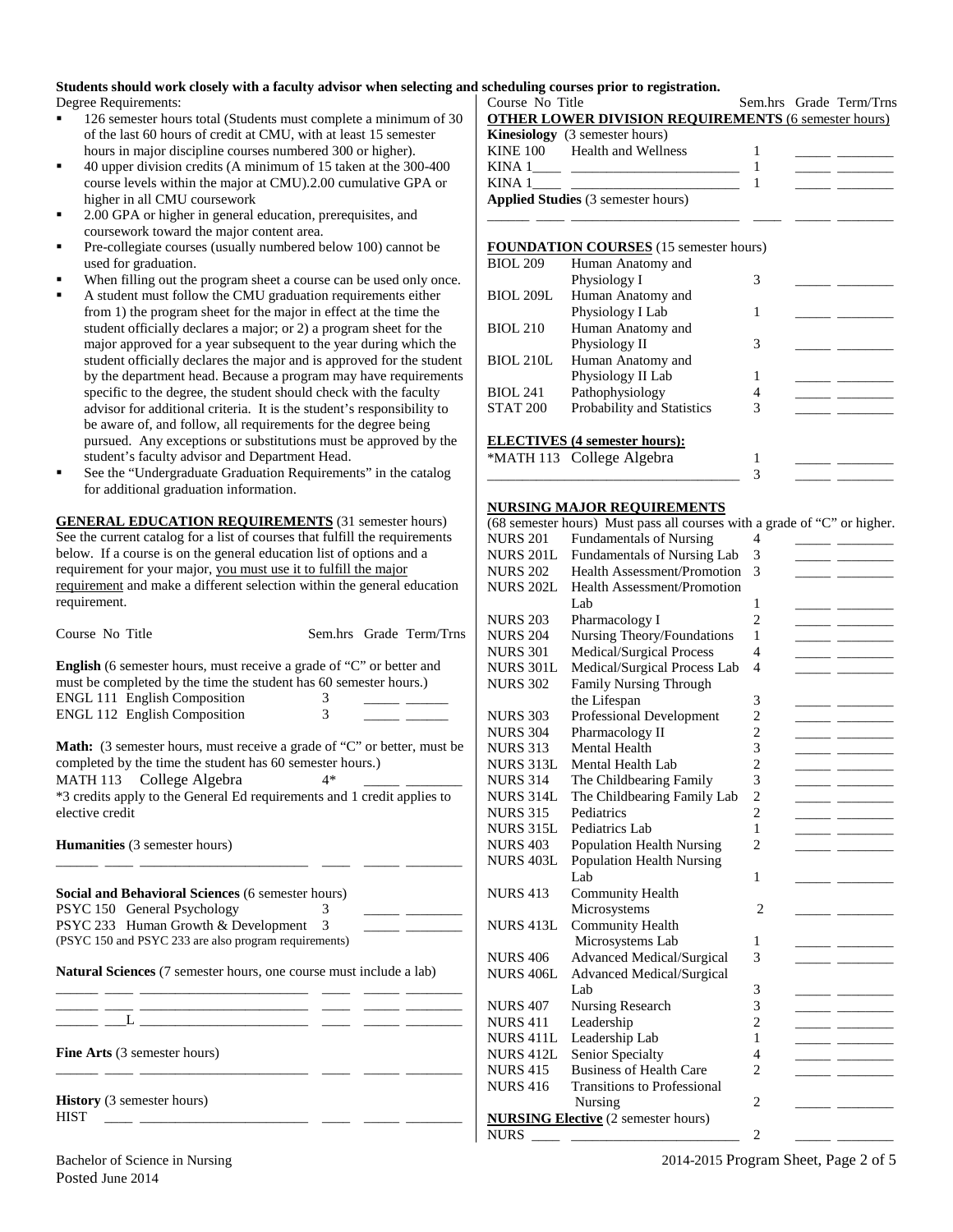| LPN's: Previous degree |                            |  |
|------------------------|----------------------------|--|
| School:                | <b>Graduation Date</b>     |  |
| NLN Accredited         | ACT-PEP Exams – Date Taken |  |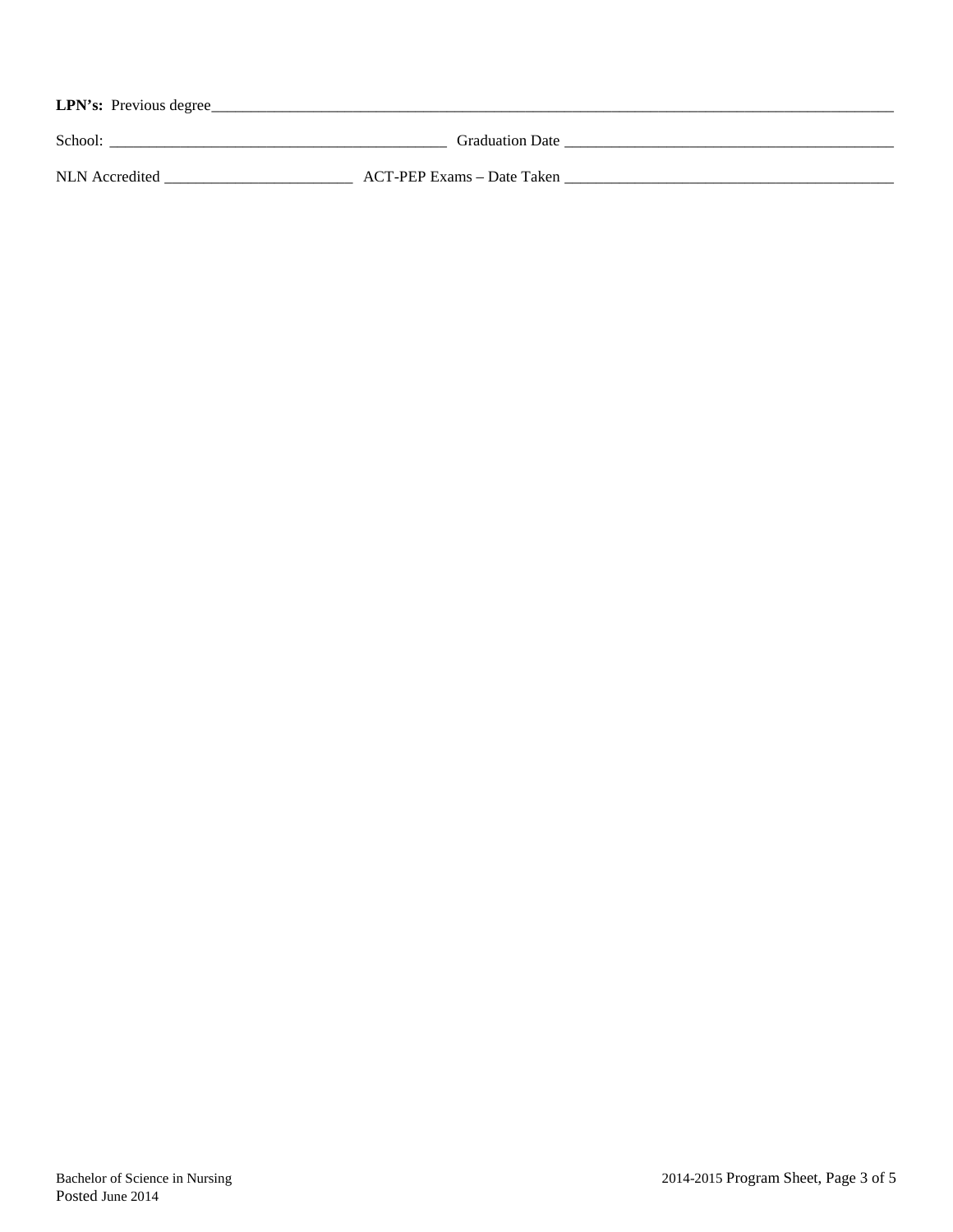# **SUGGESTED COURSE SEQUENCING FOR A MAJOR IN NURSING**

This is a recommended sequence of course work. Certain courses may have prerequisites or are only offered during the Fall or Spring semesters. It is the student's responsibility to meet with the assigned advisor and check the 2 year course matrix on the Colorado Mesa website for course availability.

|                                  |                                            | <b>FIRST YEAR</b>                  |                                    |                                          |                |
|----------------------------------|--------------------------------------------|------------------------------------|------------------------------------|------------------------------------------|----------------|
| <b>Fall Semester</b>             |                                            | <b>Hours</b>                       | <b>Spring Semester</b>             |                                          | <b>Hours</b>   |
| <b>ENGL 111</b>                  | <b>English Composition</b>                 | 3                                  |                                    | <b>ENGL 112 English Composition</b>      |                |
|                                  | General Education Natural Science with Lab | 4                                  |                                    | <b>General Education Natural Science</b> |                |
| <b>PSYC</b> 150*                 | General Psychology                         | 3                                  | <b>PSYC 233*</b>                   | Human Growth and Development             |                |
| <b>General Education History</b> |                                            |                                    |                                    | <b>General Education Humanities</b>      | 3              |
| <b>KINE 100</b>                  | <b>Health and Wellness</b>                 | $\perp$                            | <b>KINA</b>                        | Activity                                 |                |
|                                  |                                            | 14                                 |                                    |                                          | $\frac{1}{13}$ |
| <b>Fall Semester</b>             |                                            | <b>SECOND YEAR</b><br><b>Hours</b> | <b>Spring Semester</b>             |                                          | <b>Hours</b>   |
| <b>BIOL 209*</b>                 | Human Anatomy and Physiology I             | 3                                  | $BIOL 210*$                        | Human Anatomy and Physiology II          | 3              |
| <b>BIOL 209L*</b>                | Human Anatomy and Physiology I Lab         | 1                                  | <b>BIOL 210L*</b>                  | Human Anatomy and Physiology II Lab      |                |
| Elective                         |                                            | 3                                  | $BIOL 241*$                        | Pathophysiology                          |                |
| <b>MATH 113*</b>                 | College Algebra                            | 4                                  | <b>General Education Fine Arts</b> |                                          | 3              |
|                                  | <b>General Education Applied Studies</b>   | 3                                  | $STAT 200*$                        | Probability and Statistics               | $\overline{3}$ |
| <b>KINA</b>                      | Activity                                   |                                    |                                    |                                          | 14             |
|                                  |                                            | 15                                 |                                    |                                          |                |

\*These courses are program pre-requisites. Please note that three program requirements, PSYC 150,PSYC 233, and MATH 113 were counted under general education totals.

**THIRD YEAR**

| <b>LEVEL I</b>   |                                        | <b>Hours</b> | <b>LEVEL II</b>  |                                     | <b>Hours</b>   |
|------------------|----------------------------------------|--------------|------------------|-------------------------------------|----------------|
| <b>NURS 201</b>  | <b>Nursing Fundamentals</b>            | 4            | <b>NURS 301</b>  | Medical/Surgical Nursing            | 4              |
| <b>NURS 201L</b> | <b>Nursing Fundamentals Laboratory</b> |              | <b>NURS 301L</b> | Medical/Surgical Nursing Lab        | 4              |
| <b>NURS 202</b>  | <b>Health Assessment/Promotion</b>     |              | <b>NURS 302</b>  | Family Nursing Through the Lifespan | 3              |
| <b>NURS 202L</b> | Health Assessment/Promotion Lab        |              | <b>NURS 303</b>  | Professional Development            | $\mathfrak{D}$ |
| <b>NURS 203</b>  | <b>Nursing Pharmacology</b>            |              | <b>NURS 304</b>  | Nursing Pharmacology II             | $\overline{2}$ |
| <b>NURS 204</b>  | Nursing Theory/Foundations             |              |                  |                                     | 15             |
|                  |                                        | 14           |                  |                                     |                |

## **FOURTH YEAR**

| <b>LEVEL III</b> |                                      | <b>Hours</b> | <b>LEVEL IV</b>  |                                      | <b>Hours</b>   |
|------------------|--------------------------------------|--------------|------------------|--------------------------------------|----------------|
| <b>NURS 313</b>  | Mental Health Nursing                |              | <b>NURS 403</b>  | Population Health Nursing            | 2              |
| NURS 313L        | Mental Health Nursing Lab            |              | NURS 403L        | Population Health Nursing Lab        |                |
|                  | NURS 314 Childbearing Family Nursing |              | <b>NURS</b> 413  | <b>Community Health Microsystems</b> | 2              |
| NURS 314L        | Childbearing Family Nursing Lab      | 2            | NURS 413L        | Community Health Microsystems Lab    |                |
| <b>NURS 315</b>  | Pediatric Nursing                    |              | <b>NURS 406</b>  | <b>Advanced Nursing</b>              | 3              |
| NURS 315L        | Pediatric Nursing Lab                |              | <b>NURS 406L</b> | <b>Advanced Nursing Lab</b>          | 3              |
|                  |                                      | 13           | <b>NURS 407</b>  | Nursing Research                     | $\overline{3}$ |
|                  |                                      |              |                  |                                      | 15             |

|                 |                                            | <b>FIFTH YEAR</b> |
|-----------------|--------------------------------------------|-------------------|
| <b>LEVEL V</b>  |                                            | <b>Hours</b>      |
| <b>NURS 411</b> | Nursing Leadership                         |                   |
| NURS 411L       | Nursing Leadership Lab                     |                   |
| NURS 412L       | Senior Specialty                           | Δ                 |
| <b>NURS 415</b> | <b>Business of Health Care</b>             |                   |
| <b>NURS 416</b> | <b>Transitions to Professional Nursing</b> |                   |
| <b>NURS</b>     | <b>Nursing Electives</b>                   |                   |
|                 |                                            |                   |